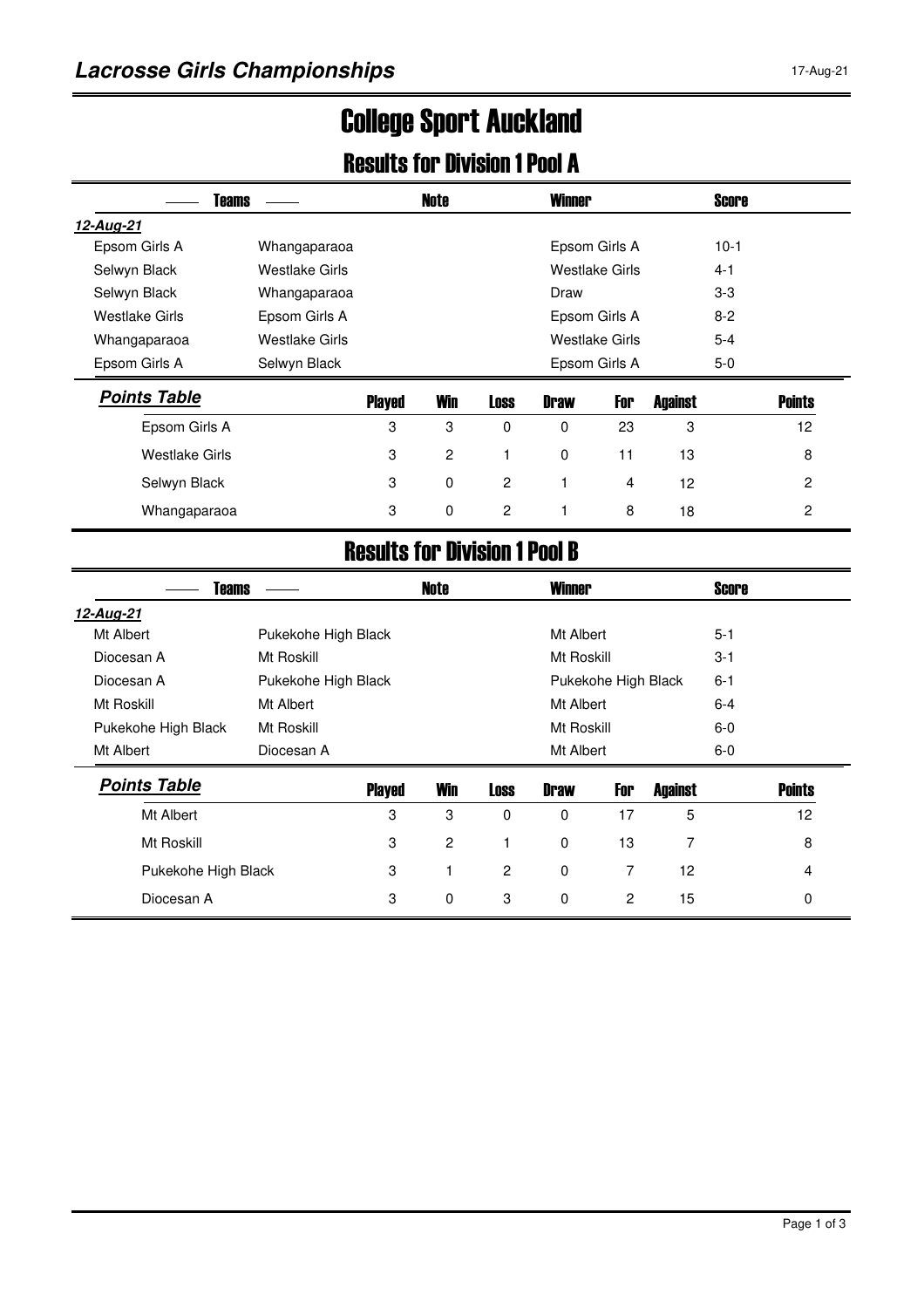#### Results for Division 1 Semis/Finals

|                | Teams               | Note                           | <b>Winner</b>       | Score   |
|----------------|---------------------|--------------------------------|---------------------|---------|
| 12-Aug-21      |                     |                                |                     |         |
| Epsom Girls A  | Mt Roskill          | A1 v B2 $(A)$                  | Epsom Girls A       | $7-1$   |
| Westlake Girls | Mt Albert           | A2 $v$ B1 (B)                  | Mt Albert           | $4 - 3$ |
| Selwyn Black   | Diocesan A          | A3 v B4 $(C)$                  | Selwyn Black        | $5 - 1$ |
| Whangaparaoa   | Pukekohe High Black | A4 v B3 $(D)$                  | Pukekohe High Black | $4 - 2$ |
| Epsom Girls A  | Mt Albert           | Wnr A v Wnr B<br>1st/2nd       | Epsom Girls A       | $8 - 1$ |
| Mt Roskill     | Westlake Girls      | lsrAvlsrB<br>3rd/4th           | Westlake Girls      | $7-3$   |
| Selwyn Black   | Pukekohe High Black | Wnr $C \vee W$ nr D<br>5th/6th | Draw                | $2 - 2$ |
| Diocesan A     | Whangaparaoa        | Lsr C v Lsr D<br>7th/8th       | Whangaparaoa        | $5 - 1$ |

#### Results for Division 2 Pool A

|           | <b>Teams</b> | <b>Note</b> | <b>Winner</b> | <b>Score</b> |  |
|-----------|--------------|-------------|---------------|--------------|--|
| 12-Aug-21 |              |             |               |              |  |
| St Mary's | Pinehurst    |             | St Mary's     | $9-0$        |  |
| Glendowie | <b>Bye</b>   |             |               |              |  |
| Glendowie | St Mary's    |             | Draw          | $2 - 2$      |  |
| Pinehurst | <b>Bye</b>   |             |               |              |  |
| Pinehurst | Glendowie    |             | Glendowie     | $4 - 0$      |  |
| St Mary's | Bye          |             |               |              |  |
|           |              |             |               |              |  |

| <b>Points Table</b> | <b>Played</b> | <b>Win</b> | <b>Loss</b> | <b>Draw</b> | For | <b>Against</b> | <b>Points</b> |
|---------------------|---------------|------------|-------------|-------------|-----|----------------|---------------|
| St Mary's           | 2             |            |             |             |     |                | ь             |
| Glendowie           | 2             |            | 0           |             | -6  |                | 6             |
| Pinehurst           |               | $\Omega$   | 2           | U           | 0   | 13             |               |

### Results for Division 2 Pool B

| <b>Teams</b>        |               |                | Note           |             | <b>Winner</b> |                 |                | <b>Score</b> |               |
|---------------------|---------------|----------------|----------------|-------------|---------------|-----------------|----------------|--------------|---------------|
| 12-Aug-21           |               |                |                |             |               |                 |                |              |               |
| Epsom Girls B       | Diocesan B    |                |                |             |               | Epsom Girls B   |                | $6-0$        |               |
| Manurewa            | Bye           |                |                |             |               |                 |                |              |               |
| Manurewa            | Epsom Girls B |                |                |             |               | Epsom Girls B   |                | $6 - 1$      |               |
| Diocesan B          | Bye           |                |                |             |               |                 |                |              |               |
| Diocesan B          | Manurewa      |                |                |             | Diocesan B    |                 |                | $4 - 1$      |               |
| Epsom Girls B       | Bye           |                |                |             |               |                 |                |              |               |
| <b>Points Table</b> |               | <b>Played</b>  | <b>Win</b>     | <b>Loss</b> | <b>Draw</b>   | For             | <b>Against</b> |              | <b>Points</b> |
| Epsom Girls B       |               | $\overline{c}$ | $\overline{c}$ | $\mathbf 0$ | 0             | 12 <sup>2</sup> |                |              | 8             |
| Diocesan B          |               | $\overline{2}$ | 1              |             | $\mathbf 0$   | 4               | 7              |              | 4             |
| Manurewa            |               | 2              | $\mathbf 0$    | 2           | 0             | $\overline{2}$  | 10             |              | $\Omega$      |